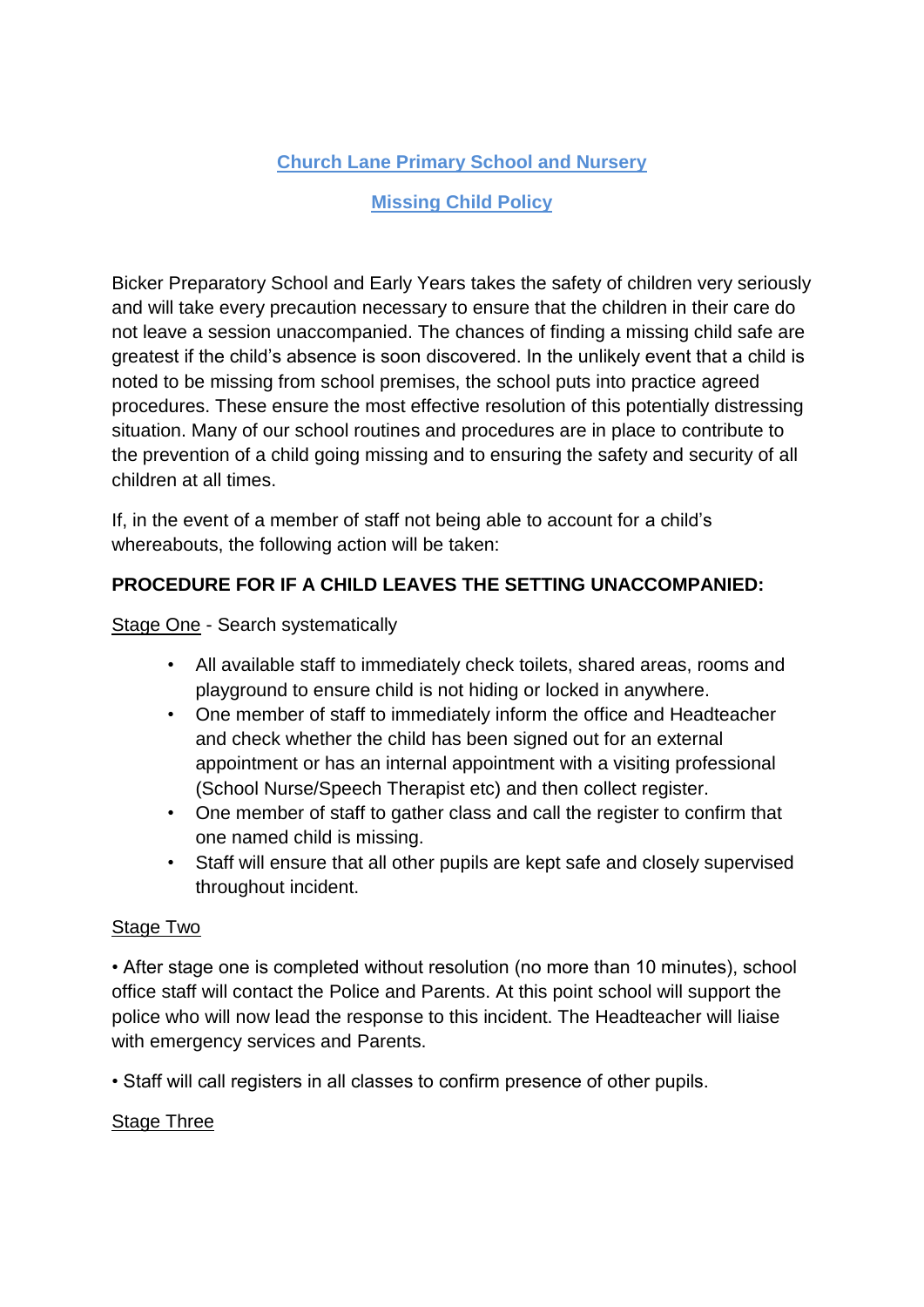• The Headteacher will communicate the incident to the appropriate Local Authority Office.

• A written record of the incident and any action taken will be made as soon after the incident as practicable and placed in the pupil's confidential record.

• The Management Team will conduct an internal investigation to establish how the situation occurred, how effective was the response and whether action could be taken to ensure it does not happen again.

# **Bicker Preparatory School and Early Years will ensure that:**

• We make regular checks to ensure that if an incident of this sort does happen, we have all the necessary phone numbers at hand – correct, up to date and kept together.

• If the Police are called then the Lincolnshire Safeguarding Children's Board and Ofsted are also informed.

• If the Headteacher is not on the premises, she/he will be informed as soon as possible.

• We will provide the following information to Ofsted/the Lincolnshire Safeguarding Children's Board:

- What happened?
- What systems are in place for preventing such occurrences?
- What we did, at what time and in what order.
- Who we informed and when.
- We will cooperate fully in any investigation.
- Recording

We will start to build a record as soon as is possible in the incident log, this will include:

- The last definite sighting of the child.
- Any unusual behaviour of the missing child or other children.
- How many children were on the premises?
- How many adults were on the premises and who?
- What steps have been taken and when, by whom.

## Dealing with people's reactions

We accept that in such circumstances powerful emotions are involved and people's behaviour can be unpredictable. Those who may seem quite calm about the incident at the time can later become angry, threaten legal action or approach the local press.